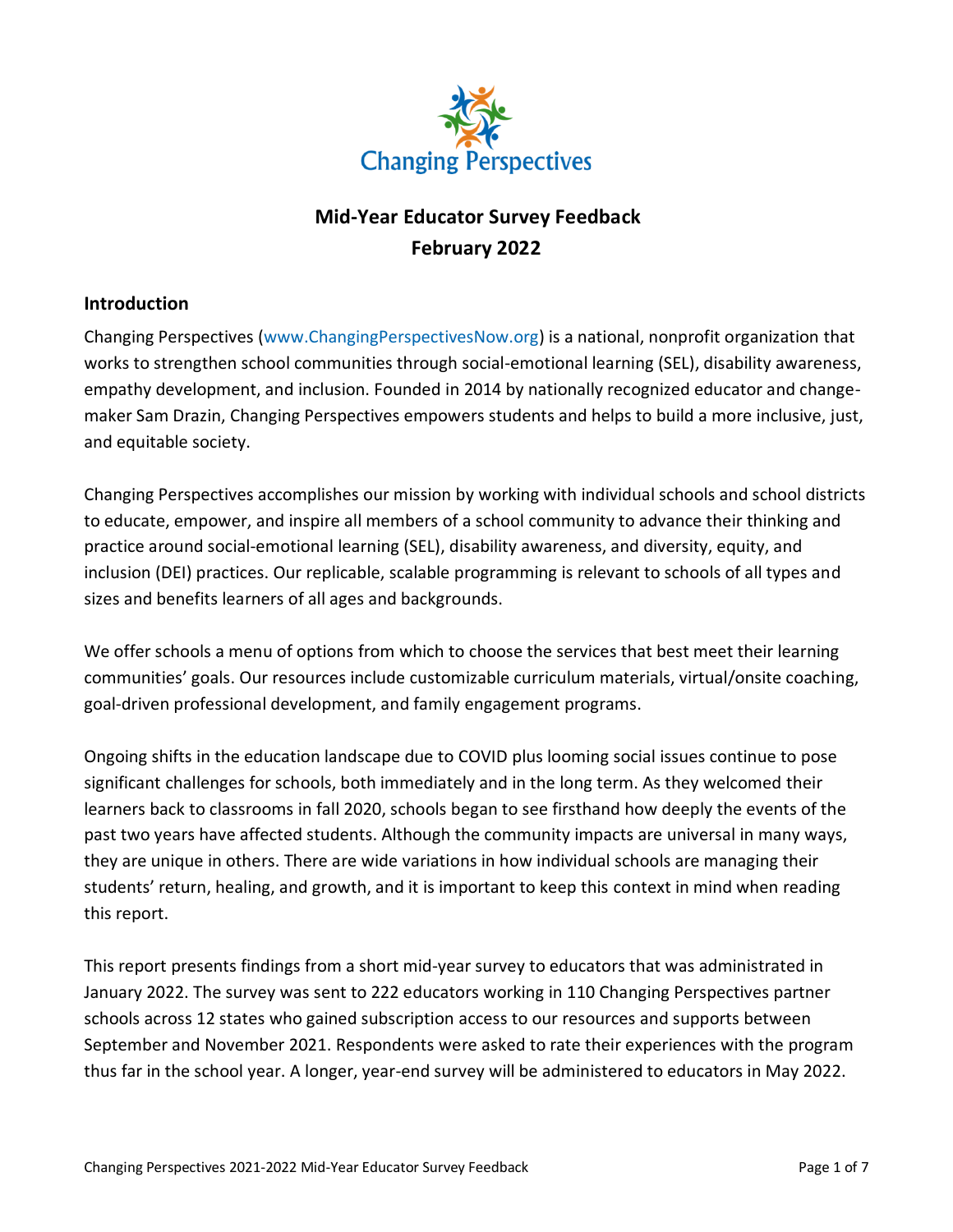Given Changing Perspectives's highly customizable approach to program design and classroom implementation, each educator's instructional choices and style shapes and influences student experiences and feedback about the program.

## **Sample Size**

Between September 2021 and November 2021, Changing Perspectives was actively partnering with 110 schools across multiple states. Based on 2021-2022 school enrollment data, these schools are collectively serving 37,064 learners in preK through grade 12 during the current academic year. A list of partner schools invited to complete this mid-year survey is included in Appendix A. Our school partnerships have continued to grow since November 2021; our year-end data collection will include the full list of partner schools that implemented the program from September 2021 through May 2022.

For this mid-year survey, data was collected from 96 educators, representing 66 of the 110 partner schools active during the evaluation period. In our analysis, we noted that some educators declined to complete the survey because they did not feel that they had used enough Changing Perspectives materials to provide useful feedback yet.

### **Findings**

Overall, educators responding to the survey were enthusiastic about the positive impacts that Changing Perspectives has had on their students, classrooms, and own professional skills development. The survey asked them to reflect on three aspects of the program:

- 1. The value of Changing Perspectives in helping to mitigate the unprecedented challenges students are experiencing this academic year.
- 2. Their own professional practice as an educator in supporting their students' general socialemotional well-being.
- 3. Students' engagement with program activities.

**Survey Question 1:** *The last 18 months have been unprecedented in many ways. Many schools are seeing higher than normal social-emotional needs of students. Based on your current use of Changing Perspectives, rate the helpfulness of Changing Perspectives resources in supporting the social and/or emotional needs of your students.*

| <b>Survey</b> | <b>Not</b>     | <b>Slightly</b> | <b>Moderately</b> | Verv           | Extremely      |
|---------------|----------------|-----------------|-------------------|----------------|----------------|
| <b>Sample</b> | <b>Helpful</b> | <b>Helpful</b>  | <b>Helpful</b>    | <b>Helpful</b> | <b>Helpful</b> |
| N=71          | $6\%$ (4)      | $11\%$ (8)      | 25% (18)          | 47% (33)       | $11\%$ (8)     |

#### *Table 1. Helpfulness in Supporting Students' Social-Emotional Needs*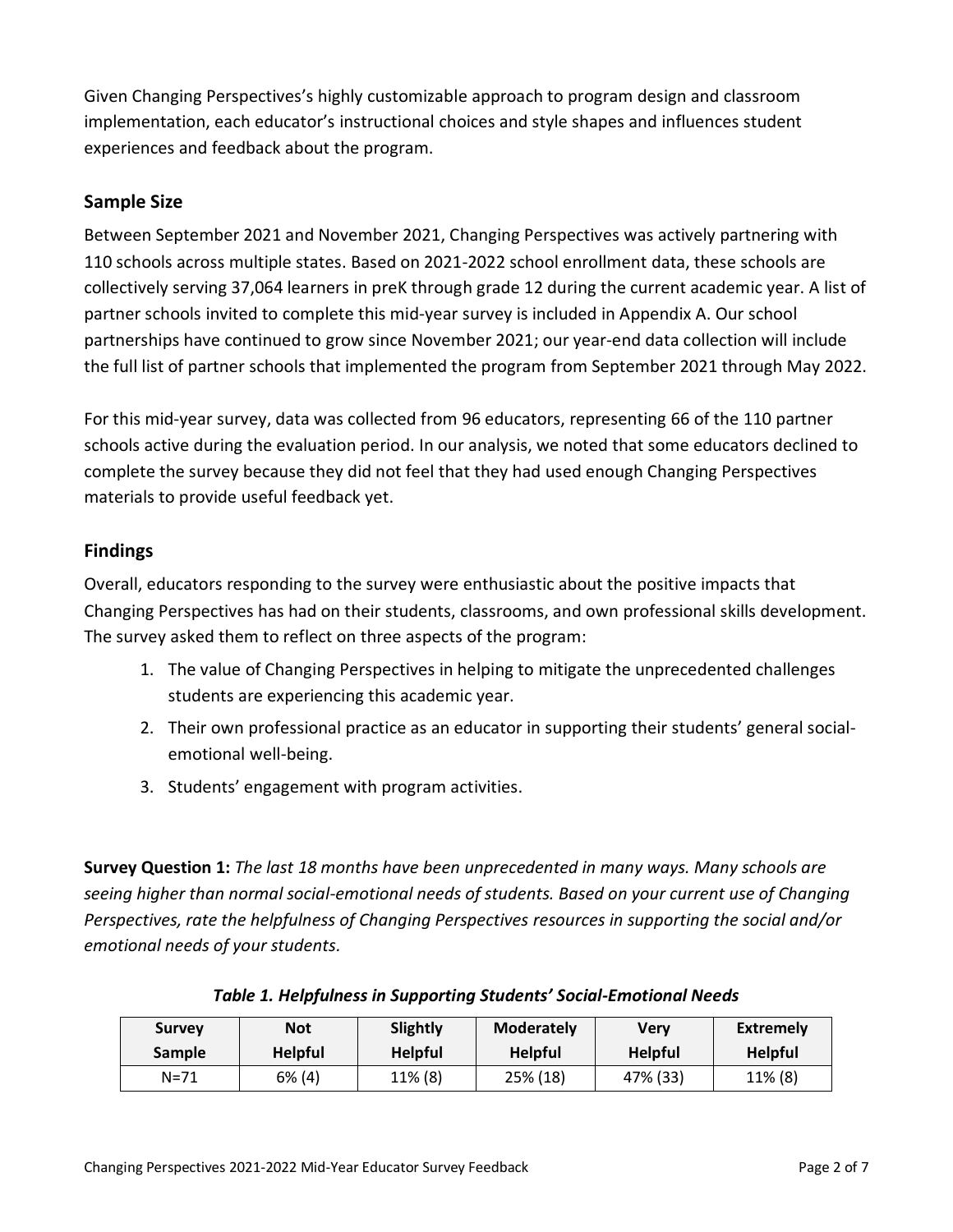## *83% of respondents reported that Changing Perspectives programming has been helpful in supporting students' social-emotional needs.*

Respondents also shared:

- "It's very nice to be able to change things up and tailor lessons based on the needs of students or incidents/time of the year, etc."
- "The lessons have been very helpful when working with students and help tremendously to increase their self-awareness and self-confidence."
- "SEL seems to embody so many elements that at times it can seem overwhelming. This course allows educators to focus on specific skills, set goals, and orient students to desired outcomes."

**Survey Question 2:** *Has Changing Perspectives improved your knowledge, skills, and interventions to better support your students?*

### *Table 2. Improved Professional Practice*

| <b>Survey Sample</b> | Νo       | Yes      |  |
|----------------------|----------|----------|--|
| N=71                 | 21% (15) | 79% (56) |  |

# *79% of educators reported that Changing Perspectives has helped them improve their knowledge, skills, and interventions to better support students' well-being.*

Educators also wrote:

- "I have learned the valuable skills needed to provide socio-emotional support."
- "It's a wonderful resource that I rely on. The support is always there and the materials are very practical and relevant to the students we serve."
- "[It] has given me new resources and fresh lessons/perspectives in addressing topics with my students."
- "It gave me the language to ask questions of students in a non-threatening way."
- "Great to have the resources that connect to the themes and ideas in many ways (books, videos, etc.)."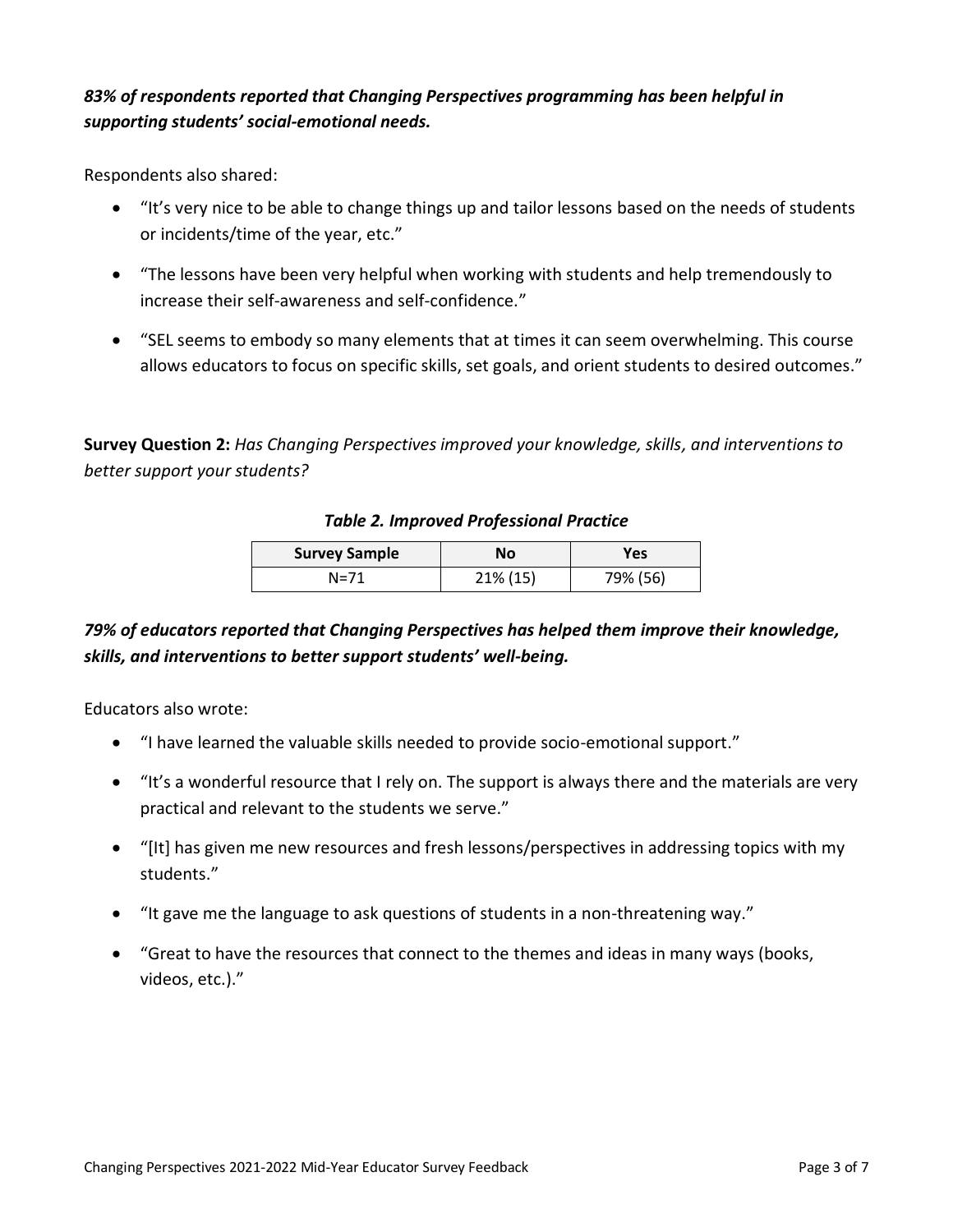**Survey Question 3:** *How engaged were your students in participating in Changing Perspectives activities?*

| <b>Survey</b> | <b>Not</b>     | <b>Slightly</b> | <b>Moderately</b> | Verv           | <b>Extremely</b> |  |
|---------------|----------------|-----------------|-------------------|----------------|------------------|--|
| <b>Sample</b> | <b>Engaged</b> | Engaged         | Engaged           | <b>Engaged</b> | Engaged          |  |
| $N = 64$      | 5% (3)         | $3\%$ (2)       | 45% (29)          | 39% (25)       | $8\%$ (5)        |  |

### *Table 3. Program Engaged Students*

### *92% of educators said their students were engaged in the program.*

Among their feedback, educators shared:

- "Changing Perspectives asks questions kids want to respond to."
- "The students could identify with the problems, and for some, the conversation time was also a review. Those students helped to facilitate the learning of other students."
- "Our students love and relate to the stories."
- "I like how easy the activities are to explain and implement. My students have enjoyed the lessons, books, and videos I have utilized."

### **Conclusions**

Overall, the educators responding to our survey indicated that they have found having access to Changing Perspectives curriculum resources and supports to be helpful during this highly unpredictable and challenging school year. Educators reported that Changing Perspectives helped them improve their knowledge, skills, and interventions to better support students' well-being and that students found the materials engaging. Further findings from the 2021-2022 program year will be available following our end-of-school survey administration to our full set of partner schools in May 2022.

It should be noted that in many partner schools, a school counselor or equivalent is sharing resources with other educators who are engaging with students directly. Therefore, this mid-year data only represents a small slice of the potential impacts Changing Perspectives is having on student populations. It is inspiring and exciting to see that even amidst such a turbulent school year as 2021- 2022, educators are still committed to ensuring that their students' social-emotional well-being is being addressed.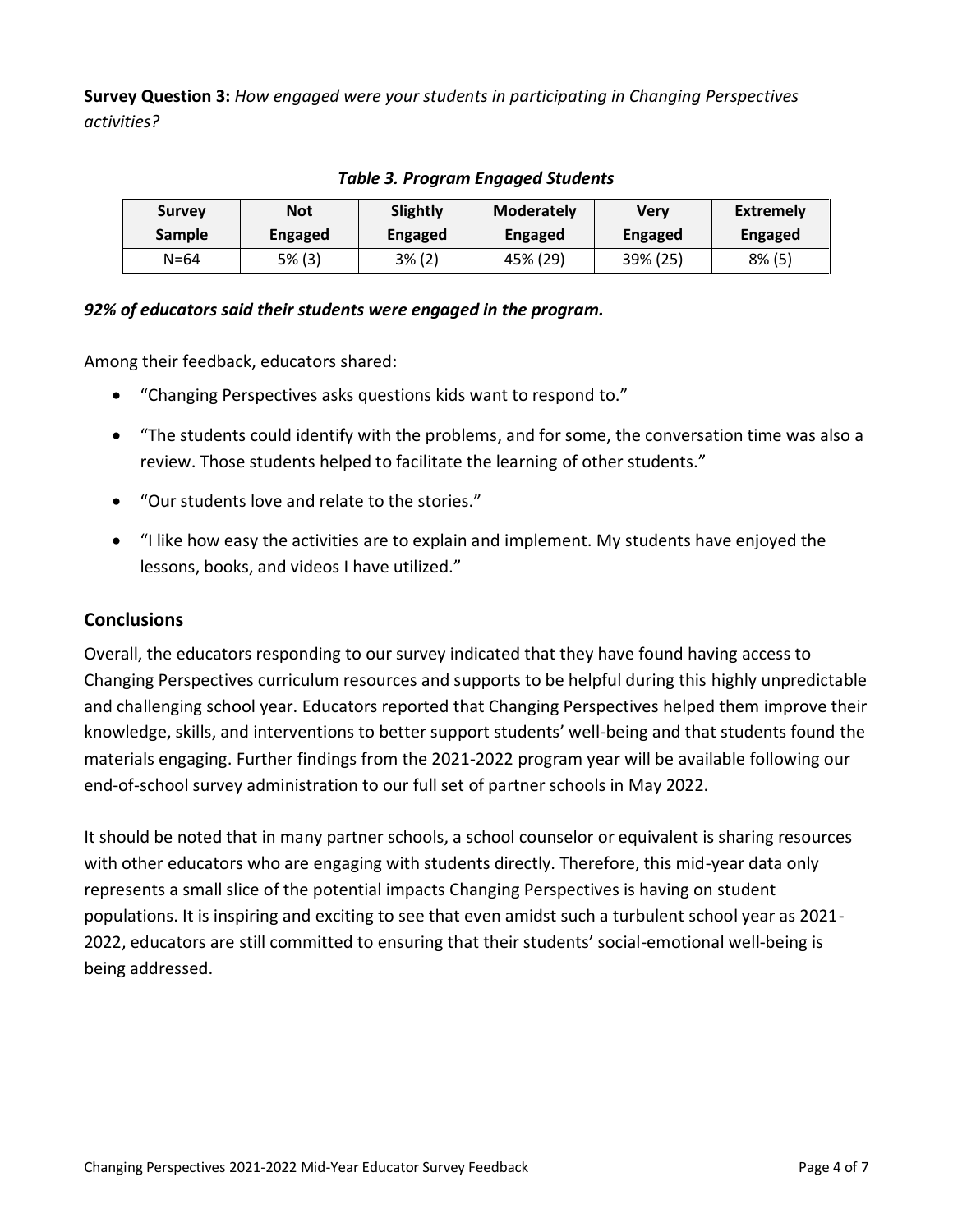# **Appendix A: Changing Perspectives Partner Schools September-November 2021**

| School*                                  | <b>Grades</b><br><b>Served</b> | <b>State</b>  | City/County                  |
|------------------------------------------|--------------------------------|---------------|------------------------------|
| Adaline E. Kent Middle School*           | $5 - 8$                        | California    | Kentfield/Marin              |
| Albert Bridge School                     | $K-6$                          | Vermont       | West Windsor/Windsor         |
| Anthony G. Bacich Elementary School      | $K-4$                          | California    | Kentfield/Marin              |
| <b>ARISE Academy</b>                     | $9 - 12$                       | Maryland      | Centreville/Queen Anne's     |
| <b>Barstow Memorial School</b>           | PK-8                           | Vermont       | Chittenden/Rutland           |
| Bath Village Elementary School           | $K-6$                          | New Hampshire | Bath/Grafton                 |
| Bayside Elementary School*               | <b>PK-5</b>                    | Maryland      | Stevensville/Queen Anne's    |
| Bayside Martin Luther King, Jr Academy   | $K-8$                          | California    | Sausalito & Marin City/Marin |
| Beeman Elementary School                 | <b>PK-6</b>                    | Vermont       | New Haven/Addison            |
| <b>Bolinas-Stinson Elementary School</b> | PK-8                           | California    | Bolinas/Marin                |
| Bradford Elementary School*              | $K-6$                          | Vermont       | Bradford/Orange              |
| <b>Brisbane Elementary School</b>        | $K-5$                          | California    | Brisbane/San Mateo           |
| Bristol Elementary School*               | <b>PK-6</b>                    | Vermont       | Bristol/Addison              |
| <b>Brookside Elementary School</b>       | <b>PK-5</b>                    | California    | San Anselmo/Marin            |
| <b>Burke Town School</b>                 | PK-8                           | Vermont       | Burke/Caledonia              |
| Centreville Elementary School*           | <b>PK-2</b>                    | Maryland      | Centreville/Queen Anne's     |
| Centreville Middle School*               | $6 - 8$                        | Maryland      | Centreville/Queen Anne's     |
| <b>Charlotte Central School</b>          | PK-8                           | Vermont       | Charlotte/Chittenden         |
| Chelsea Public School                    | <b>PK-12</b>                   | Vermont       | Chelsea/Orange               |
| Coffeyville Public Schools*              | <b>PK-12</b>                   | Kansas        | Coffeyville/Montgomery       |
| <b>Coleman Elementary School</b>         | $K-5$                          | California    | San Rafael/Marin             |
| Compass Academy*                         | $K-12$                         | California    | Novato/Marin                 |
| Cowell Elementary School*                | <b>PK-5</b>                    | Colorado      | Denver/Denver                |
| Dummerston School                        | PK-8                           | Vermont       | Dummerston/Windham           |
| <b>Edna McGuire Elementary</b>           | $K-5$                          | California    | Mill Valley/Marin            |
| Enfield Village Elementary School*       | <b>PK-4</b>                    | New Hampshire | Enfield/Grafton              |
| Folsom Education & Community Center      | PK-8                           | Vermont       | South Hero/Grand Isle        |
| Galena Elementary School*                | <b>PK-5</b>                    | Maryland      | Galena/Kent                  |
| <b>Glenwood Elementary School</b>        | $K-5$                          | California    | San Rafael/Marin             |
| <b>Goldrick Elementary School*</b>       | <b>PK-5</b>                    | Colorado      | Denver/Denver                |
| Grasonville Elementary School*           | <b>PK-5</b>                    | Maryland      | Grasonville/Kent             |
| Green Gables Elementary School*          | $K-5$                          | Colorado      | Lakewood/Jefferson           |
| Hall Middle School*                      | $6 - 8$                        | California    | Larkspur/Marin               |
| Hamilton Meadow Park Elementary School*  | K-8                            | California    | Novato/Marin                 |
| HH Garnett Elementary School*            | <b>PK-5</b>                    | Maryland      | Chestertown/Kent             |
| Hidden Valley Elementary School*         | <b>PK-5</b>                    | California    | San Anselmo/Marin            |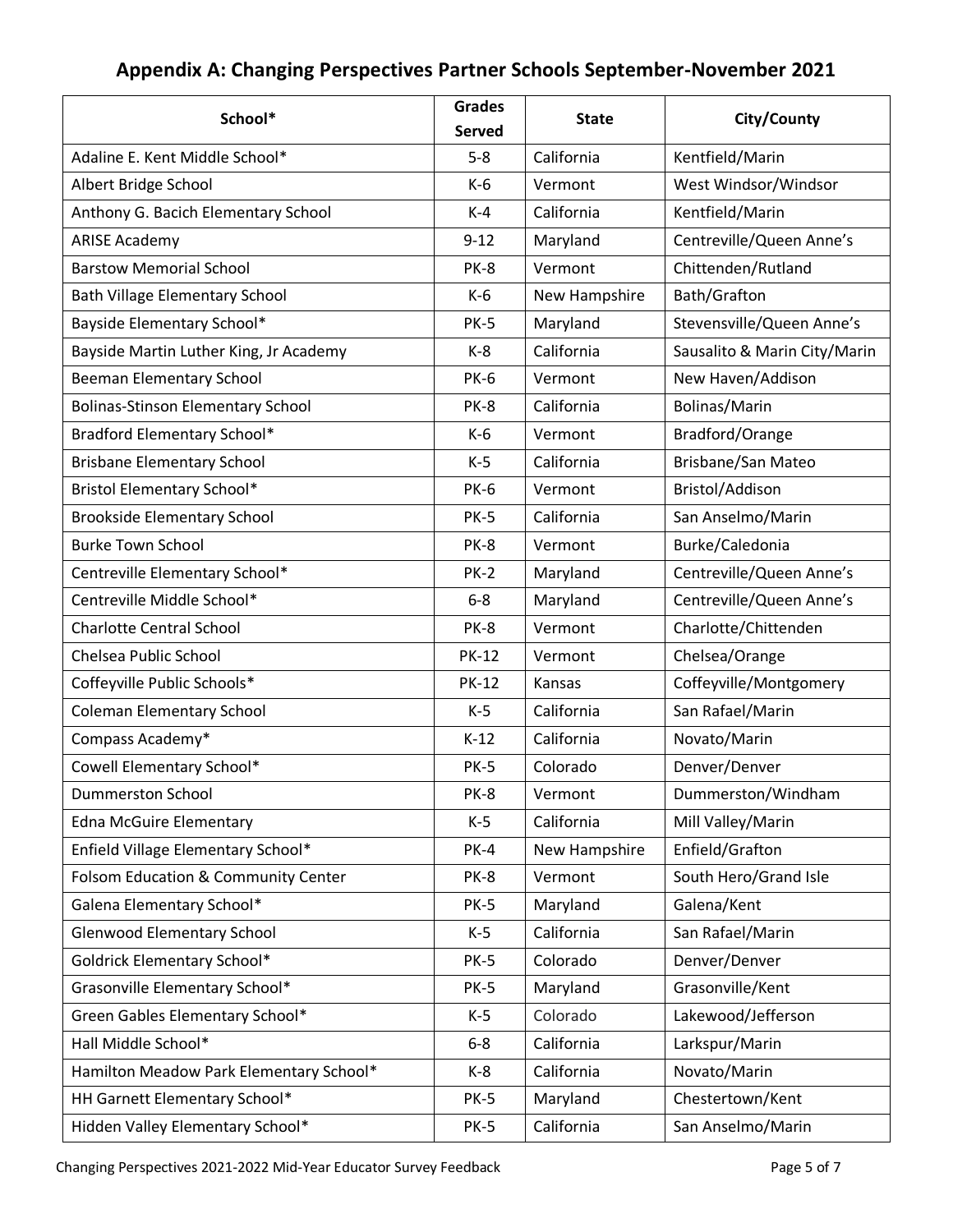| Hopkins High School                           | $9 - 12$    | Michigan      | Hopkins/Allegan            |
|-----------------------------------------------|-------------|---------------|----------------------------|
| Hyde Park Elementary School                   | <b>PK-6</b> | Vermont       | Hyde Park/Lamoille         |
| <b>Inverness Elementary School</b>            | $K-1$       | California    | Inverness/Marin            |
| James B. Davidson Middle School               | $6 - 8$     | California    | San Rafael/Marin           |
| Kennard Elementary School*                    | $3 - 5$     | Maryland      | Centreville/Queen Anne's   |
| Kent County High School*                      | $9 - 12$    | Maryland      | Worton/Kent                |
| Kent County Middle School*                    | $6-8$       | Maryland      | Chestertown/Kent           |
| Kent Island High School*                      | $9 - 12$    | Maryland      | Stevensville/Queen Anne's  |
| Kings Mountain Elementary School*             | <b>PK-5</b> | California    | Woodside/San Mateo         |
| Lagunitas Elementary School                   | PK-8        | California    | San Geronimo/Marin         |
| Lincoln Community School                      | <b>PK-6</b> | Vermont       | Lincoln/Addison            |
| Lothrop Elementary School*                    | <b>PK-6</b> | Vermont       | Pittsford/Rutland          |
| Lucas Valley Elementary School*               | $K-5$       | California    | San Rafael/Marin           |
| Lynwood Elementary School                     | $K-5$       | California    | Novato/Marin               |
| <b>Manor Elementary School</b>                | $K-5$       | California    | Fairfax/Marin              |
| Marin Oaks High School*                       | $9 - 12$    | California    | Novato/Marin               |
| Mary E. Silveira Elementary School*           | $K-5$       | California    | San Rafael/Marin           |
| Mary Hogan Elementary School                  | $K-6$       | Vermont       | Middlebury/Addison         |
| Matapeake Elementary School*                  | <b>PK-6</b> | Maryland      | Stevensville/Queen Anne's  |
| Memorial Middle School*                       | $6 - 8$     | Ohio          | Mentor/Lake                |
| Middletown Springs Elementary School          | <b>PK-6</b> | Vermont       | Middletown Springs/Rutland |
| Mill Valley Middle School                     | $6 - 8$     | California    | Mill Valley/Marin          |
| Miller Creek Middle School*                   | $6 - 8$     | California    | San Rafael/Marin           |
| Monkton Elementary School*                    | <b>PK-6</b> | Vermont       | Monkton/Addison            |
| Montclair School of Academics and Enrichment* | <b>PK-5</b> | Colorado      | Denver/Denver              |
| Neil Cummins Elementary School*               | $K-5$       | California    | Larkspur/Marin             |
| Neshobe Elementary School*                    | <b>PK-6</b> | Vermont       | Brandon/Rutland            |
| Newark School*                                | <b>PK-6</b> | Vermont       | Newark/Caledonia           |
| Newton School*                                | PK-8        | Vermont       | Strafford/Orange           |
| NOVA Independent Study*                       | $K-12$      | California    | Novato/Marin               |
| Novato Charter School*                        | PK-8        | California    | Novato/Marin               |
| Oakland Elementary School*                    | <b>PK-5</b> | Colorado      | Denver/Denver              |
| Orcas Island Elementary School*               | <b>PK-5</b> | Washington    | Eastsound/San Juan         |
| <b>Otter Creek Academy</b>                    | <b>PK-6</b> | Vermont       | Leicester/Addison          |
| Otter Valley Union Middle & High School*      | $7 - 12$    | Vermont       | Brandon/Rutland            |
| Peckham Public School*                        | PK-8        | Oklahoma      | Newkirk/Kay                |
| Piermont Village School                       | PK-8        | New Hampshire | Piermont/Grafton           |
| Pine Grove School                             | <b>PK-6</b> | Massachusetts | Rowley/Essex               |

# **Appendix A: Changing Perspectives Partner Schools September-November 2021**